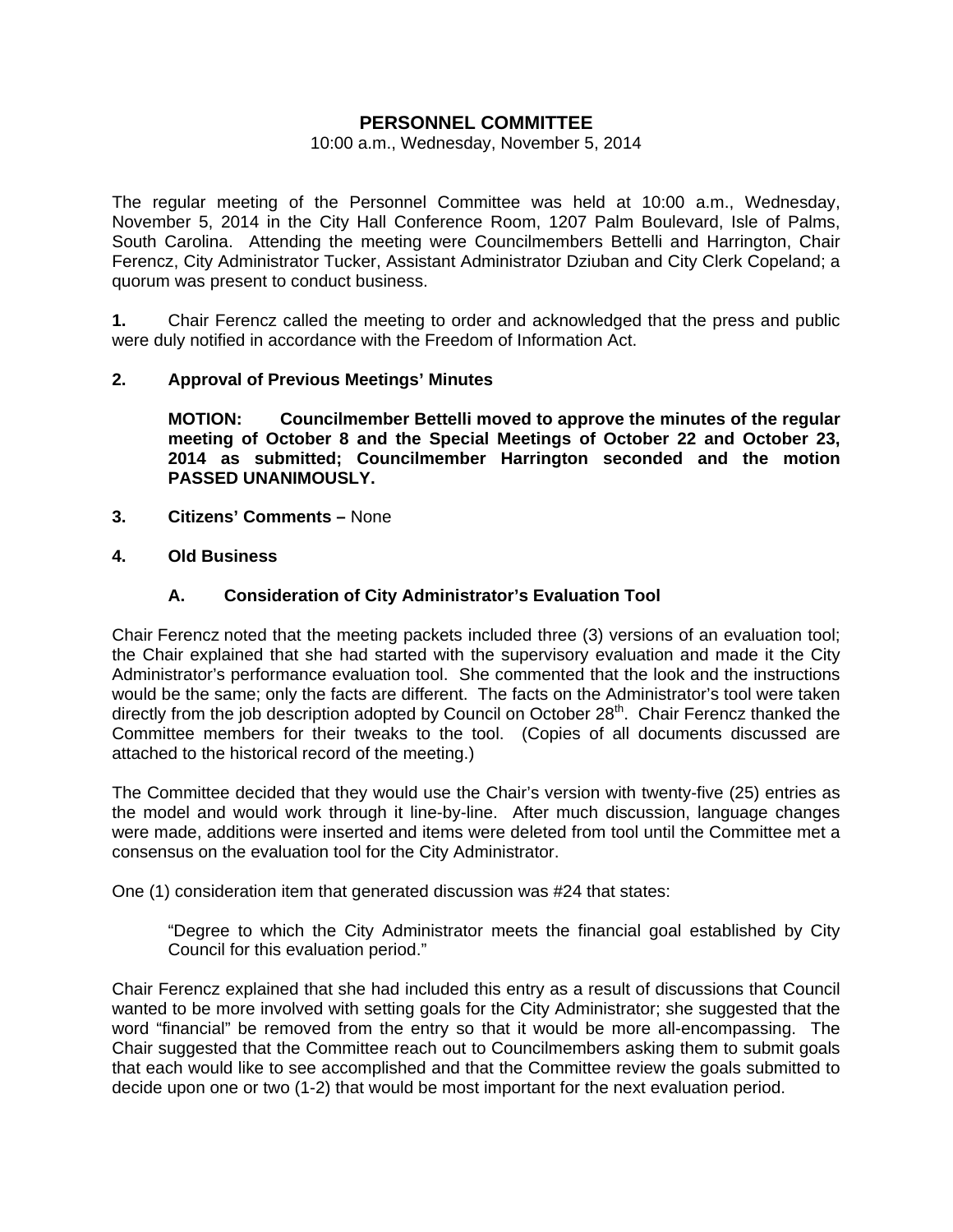Personnel Committee November 5, 2014 Page 2 of 8

The Chair explained that, in the past, the Administrator had set her objective goals with input from the Committee and Council; Council did have final approval of the goals.

Administrator Tucker clarified that the Personnel Committee was given ample time to alter the goals or to suggest alternate goals. The Administrator agreed that she was asked to create financial, communication and one (1) other goal; she came up with suggestions for each, and the Committee could have changed or rejected them. It just happened that, in those years, the Committee had approved her suggested goals. When the Personnel Committee put them before Council, each member had an opportunity to tweak, change or reject them.

Chair Ferencz stated that she was trying to change the process by having Council set the goals and present them to the Administrator. She indicated that the Administrator should have two (2) goals each year that are established by Council to be completed in the coming evaluation period. The Chair said that the Committee could offer several goals to Council for approval, or the Committee could solicit goals from each Council member and the Personnel Committee would narrow down the list to present to Council for approval.

Councilmember Harrington added that the goals should be measurable and that the Administrator have input if there was a goal she was passionate about.

Administrator Tucker suggested that, once the Committee received goals from Councilmembers, it should preserve them because among them might be a goal(s) for future years, eliminating the need to reach out to Council every year.

Assistant Dziuban proposed not stipulating a specific number of goals; she commented that she was very conscious of how the Administrator struggles for time during a day, and certain goals may be more time-consuming to accomplish.

Chair Ferencz stated that the statement of the goal needs to be attached to the evaluation tool to remind Councilmembers of the goal set for this evaluation period.

Councilmember Bettelli noted that this process has been done in the past.

In addition, the Chair voiced the opinion that scores given for the accomplishment of the goal should not be weighted more than any other item on the evaluation.

The Committee agreed that the language should state "mutually agreed upon goal" on the evaluation form.

Councilmember Harrington expressed the opinion that the selection of a goal for the City Administrator should be a Council decision, not a Committee decision.

Administrator Tucker cautioned the Committee that, by code, the City has a committee structure, and it is the duty of Council to operate within that committee structure. That does not mean that Council as a body cannot override the recommendation of the committee; she added that as members of the Personnel Committee they have a duty as a committee to make a recommendation to Council.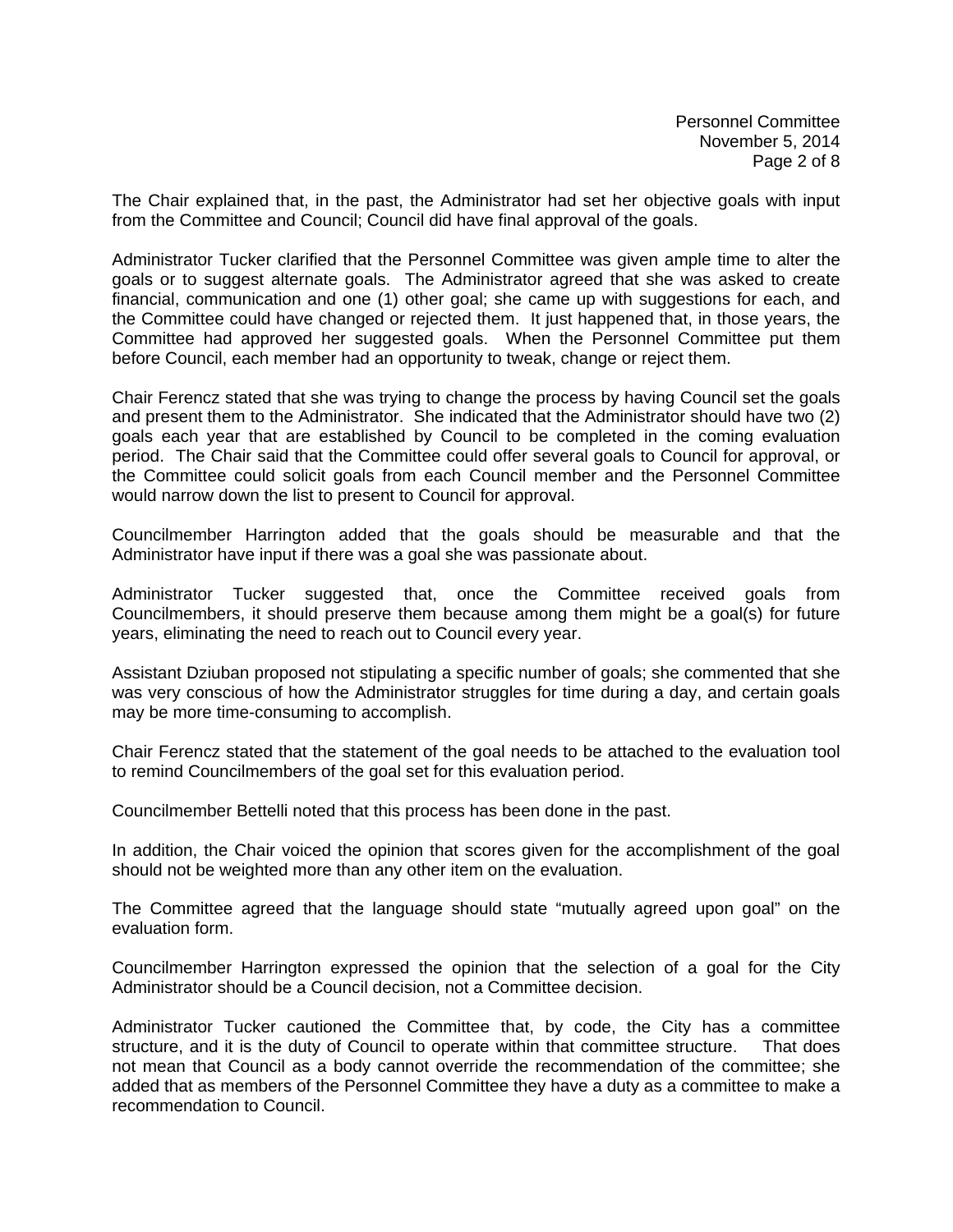Chair Ferencz remarked that, if any member of Council wants to know what goals were considered, they will be listed in the minutes of the meeting.

Administrator Tucker suggested that Chair Ferencz compose the email from the Personnel Committee requesting a list of goals and sent it to her. Unlike the Chair, the Administrator can send one (1) email to all of Council, asking that responses be sent to Chair Ferencz. And the Committee can hold a special meeting to select the goals if the members want to complete this task.

Director Pitts referred the Committee to item 9 that states:

 "Degree to which the City Administrator manages adherence to all environmental laws related to the City's being a barrier island community."

The Director asked that, if he were to replace City Administrator with Department Manager and the City had an illicit discharge that the he did not catch but OCRM did catch it, would he be "dinged" on his evaluation? Another possible situation is that, if the City had a series of tests reporting high fecal counts, but he cannot locate the origin, does the City Administrator get "dinged."

Chair Ferencz pointed out that the evaluation uses the word manage not prevents.

Director Pitts described a situation where the Public Works Department does not have the right tools to manage compliance with laws, and the problem has been discussed with the Department Manager's superior, but the proper tools are still not provided to come into compliance, who gets dinged?

Chair Ferencz defined "manages adherence" as both something the Director and the Administrator are doing everything in their ability to do; it does not mean that the manager will be dinged if not given the money to do something.

A department manager would only be dinged if he ignored the problem or was found to be negligent.

### **MOTION: Councilmember Harrington moved to adopt the evaluation tool for the City Administrator as revised; Councilmember Bettelli seconded and the motion PASSED UNANIMOUSLY.**

The old evaluation forms that were the basis of the new evaluations would not proceed from one item to the next without a comment inserted; the Committee asked Chief Buckhannon if the new evaluation tools would function the same way. The Chief said that the new forms would not force comments, but he would try to add that feature. The Committee agreed to add to the instructions that any score lower than a three (3) must include a rationale.

**MOTION: Councilmember Harrington moved to include the statement "Any score of a 3 or less requires justification in the comments section" to the instructions for the newly approved evaluation tool for the City Administrator; Councilmember Bettelli seconded and the motion PASSED UNANIMOUSLY.**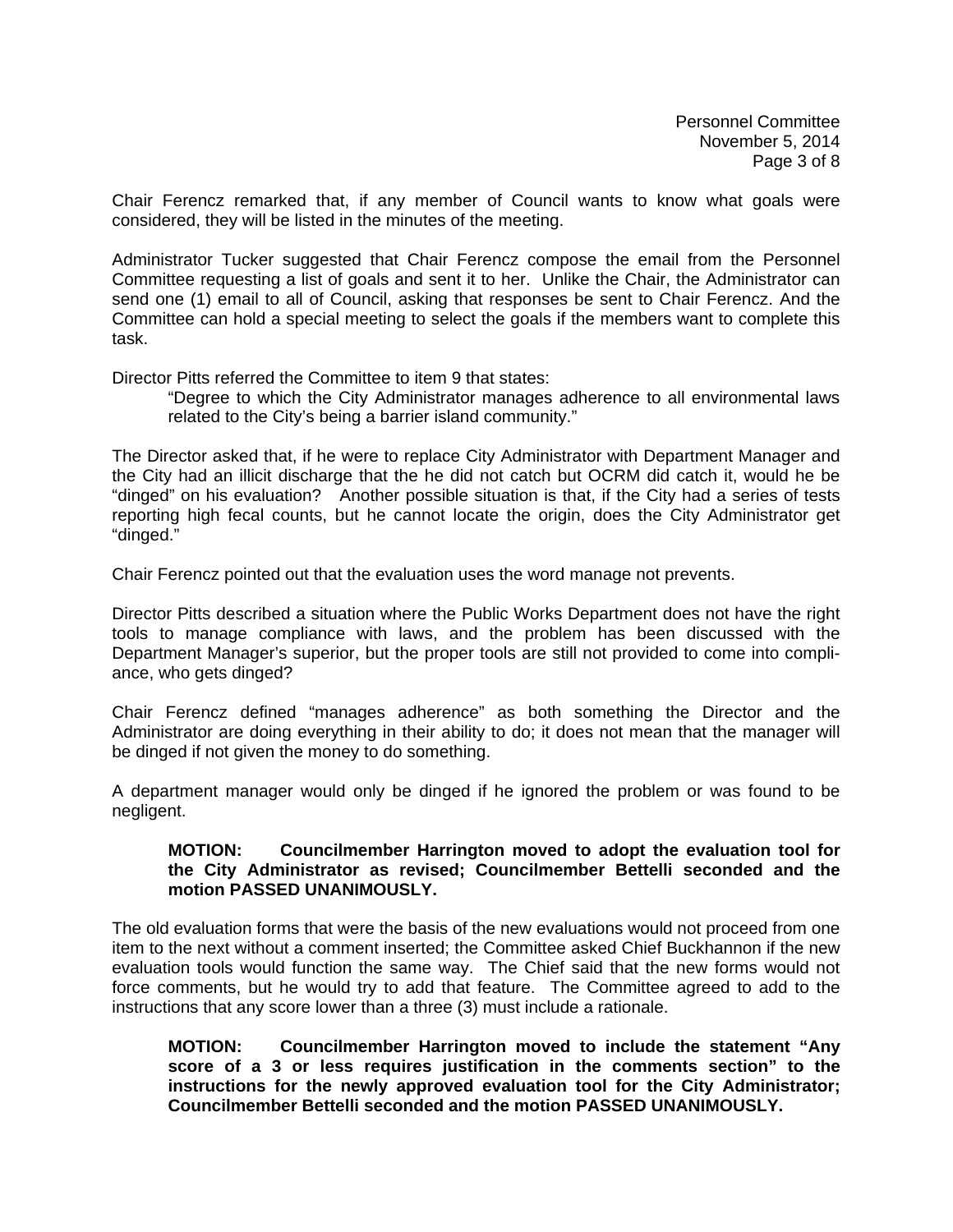Personnel Committee November 5, 2014 Page 4 of 8

### **B. Consideration of 2015 Appointments to Boards and Commissions**

Administrator Tucker suggested re-ordering the *Agenda* to address item C under New Business to release the police personnel from the meeting.

## **MOTION: Councilmember Bettelli moved to re-order the** *Agenda* **as stated above; Chair Ferencz seconded and the motion PASSED UNANIMOUSLY.**

## **C. Discussion of Employee Screening and Hiring Practices**

Administrator Tucker stated that the Chair had asked that this item be added to the agenda in light of the recent events in Cottageville where the Chief of Police killed the ex-Mayor; the Chair wanted to learn more about the measures the City has in place to avoid the City's involvement in a similar circumstance. The Administrator reminded the Committee that the City has recently gone through a complete review of its hiring processes for all departments to make them consistent with ADA regulations pursuant to an inquiry the City received. Both the City attorney and the firm of Gignilliat Savitz and Bettis, reputed to be the best employment attorneys in the state, reviewed the proposed changes and gave their approval. At this point in time, the City may have the model for its hiring practices. The new hiring policies and practices have also been sent to the Department of Justice for their review; the City has not yet received any feedback from them.

Chief Buckhannon reported that the City has many safeguards in place that other agencies do not have and noted that many smaller agencies struggle with hiring practices. In his opinion the City is very fortunate because the Police Department is an accredited law enforcement agency, and, as such, adheres to best practices; the Chief explained that the City must comply with twenty-two (22) standards in the recruitment and selection process.

Administrator Tucker added that all job applications come to City and staff does some initial screening for anything that might lead to hiring the applicant for any reason other than his qualifications.

The Chief stated that once the Department Manager receives the job application he has five (5) days to respond to the applicant explaining the City's process and the length of time it takes. The Police Department's process typically takes six to eight (6-8) weeks to complete; the process is very detailed; the Department checks references, requires that applicants have a polygraph test, and requires a physical screening. The applicant must complete an agility test within two minutes six seconds; if unsuccessful, he is eliminated from consideration. If he passes the agility, he advances in the process and, the Department contacts the references. They also reach out to the Criminal Justice Academy if the applicant has been certified before to determine whether the person is certifiable; if there are any "red flags," the City is referred to a specific agency, but Chief Buckhannon has made his practice not hire applicants with any negativity in their background.

The Administrator noted that often the background checks make it difficult to fill positions because applicants may have made a mistake in their youth that follows them through life; it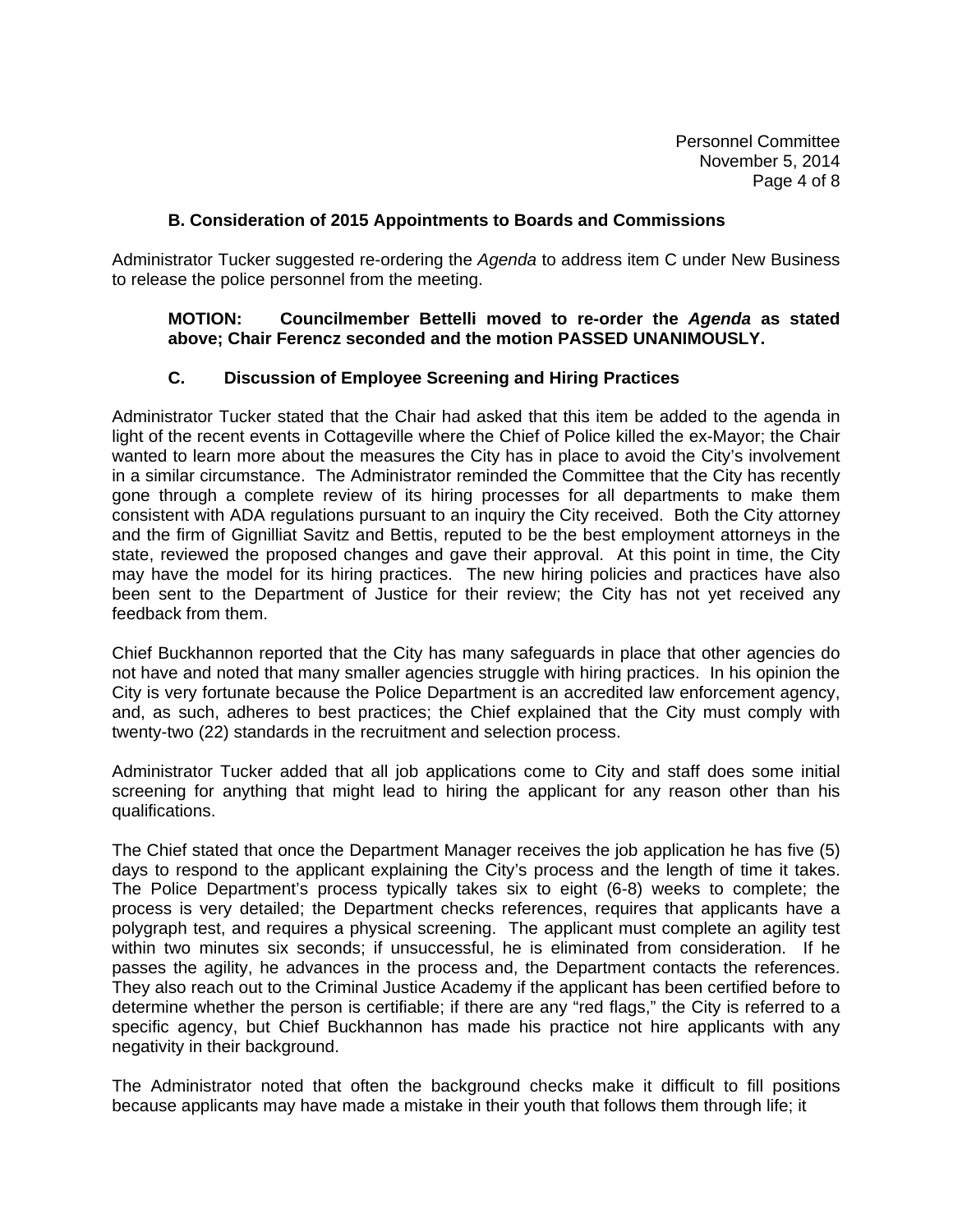Personnel Committee November 3, 2014 Page 5 of 8

may seem a minor offense at the time, but it eliminates them from consideration with the IOP Police Department.

The Chief stated that the Department has a checklist that it processes through when an opening occurs; this checklist includes the CALEA standards as well as the City's processes and has been reviewed by the City's legal team. The Police Department reviews not only the new applications, but also looks at applications received in the last year.

The next step is a one-hundred question instrument to be completed by the applicant about his background; when the questionnaire is returned, reviewed and found to be satisfactory, a panelinterview is scheduled and references are checked to learn if there have been job-related issues in the past. The panel is usually composed of two (2) supervisors and one (1) road officer, and they score the applicant from the interview. After a successful interview, he is given a written test, the National Police Officers Standardized Test obtained from the SC Police Chiefs Association, that is an indicator of how he will do at the Justice Academy. If he fails at the Academy, he is kicked out and sent home.

Captain Usry added that the IOP Police Department is looking for applicants who are certified and have not spent short periods of time at multiple agencies. The City also performs credit checks to learn if the person is credit worthy or if there have been issues in the past that the person is running from. If something comes up from the credit check, the Chief seeks advice from the City Administrator to decide whether the person should or should not remain under consideration for the open position. The Chief stated that a person cannot be certified in the state of South Carolina if he has defaulted on a student loan.

It is at this point in the process that the applicant is sent for a polygraph test; Chief Buckhannon said that there are polygraph operators in the area who ask detailed questions. The Chief is notified if the applicant answered "Yes" to some of the "No" questions, and the decision must be made as to the value/seriousness of those answers. As an example, the Chief stated that he will not hire someone who has smoked marijuana in the last three (3) years. The Chief noted that several agencies had mutually decided the policy about drug use in the past and came up with criteria on which to make a judgment.

After the polygraph, the Chief meets with the applicant to determine if he likes the applicant, if the applicant will make a good fit in the Department or if he appears to be running away from some issue. If the interview is positive, the Chief will make a conditional offer, contact the applicant's current employer and get drug testing. At this point, another conditional offer is made and the applicant is scheduled for a medical exam that follows the criteria established by the Criminal Justice Academy. When the results of the medical exam indicate that the applicant is in good health, the Department makes a final offer.

Councilmember Carroll asked whether the City required psychological testing, and the Chief confirmed that it is a requirement.

Chief Buckhannon said that City has liability insurance that covers police officers.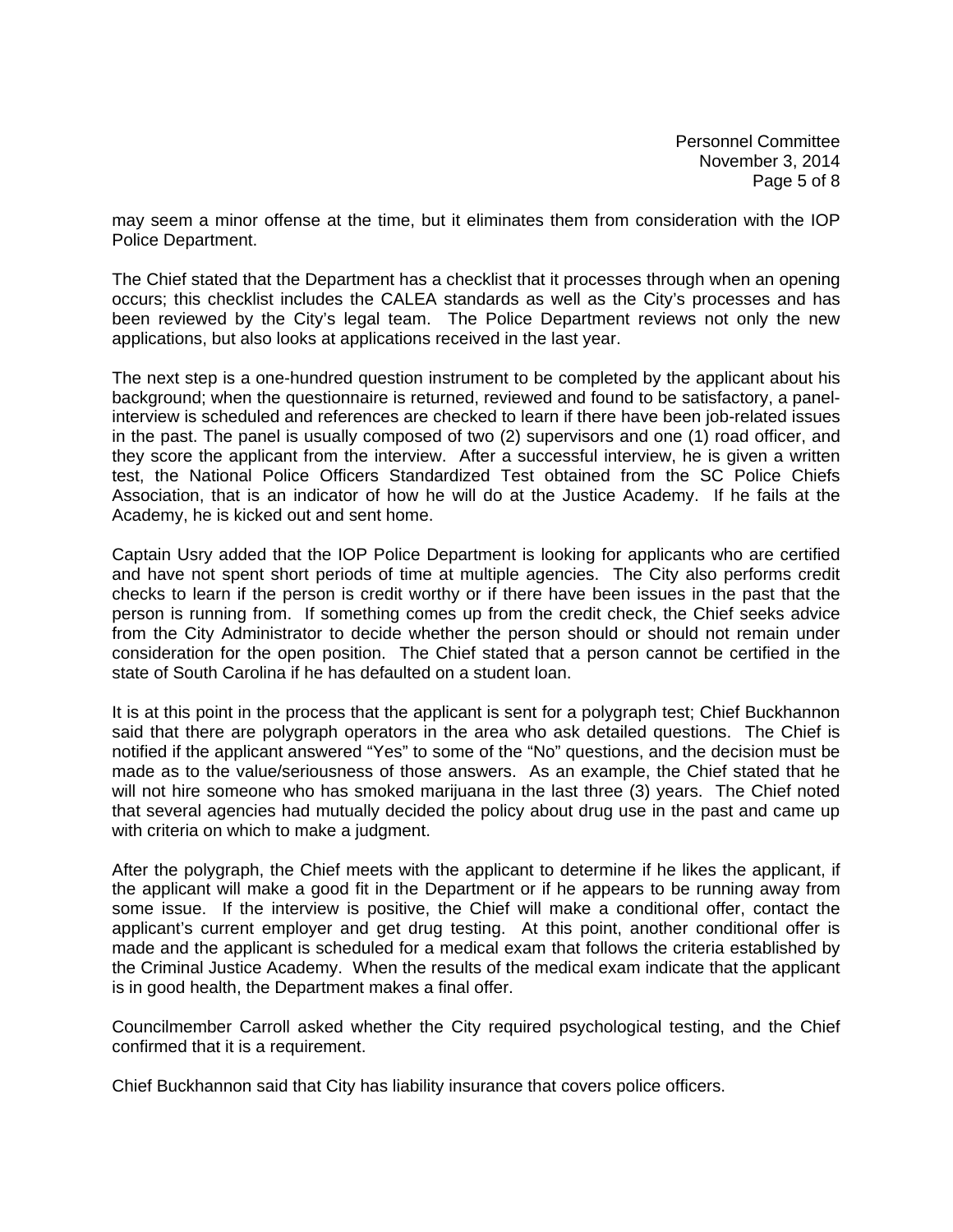Personnel Committee November 3, 2014 Page 6 of 8

Administrator Tucker assured the Committee that the City does all it can to protect itself, but there is still the possibility of a rogue officer despite all of the safeguards that have been established.

Captain Usry commented that the employer does not really know what it is getting from the hiring process; the only way to truly know is to peel back the layers as one works with that person. Another CALEA standard to which the City adheres is referred to as an early warning system; supervisors monitor chronologicals which are done on a monthly basis, any reprimands or complaints and any internal investigations. The situations are monitored and discussed, and staff makes various recommendations to the employee as necessary.

Chief Buckhannon noted that, through the monthly chronologicals, employees are reviewed each month; video of traffic stops an officer made can be viewed, as well as interactions with citizens. Each supervisor is required to look at a minimum of two (2) traffic stops each month to make sure that an officer is not having any problems.

Chair Ferencz stated that she had no idea how detailed the City's screening process is.

Administrator Tucker noted that the process is not as stringent for all departments as it is with the Police Department, but all departments have similar clearances that are necessary for someone to be hired.

If a potential employee contacts the Administrator, she always tells them that full disclosure is best; admit whatever and explain, but never attempt to hide something.

The Chief commented that, in an effort to keep employees "on the straight and narrow," the Department provides a lot of training to its employees; the training is to ensure that they keep up with current laws and keep up with Supreme Court decisions – something new is coming out every day and officers must stay abreast.

## **B. Consideration of 2015 Appointments to Boards and Commissions**

Chair Ferencz and Councilmember Bettelli stated that they had reviewed the applications for the people who are in the candidate pool. The Chair commented that there are only two (2) vacant seats, one on the Code Board of Appeals and another on the Planning Commission, if there is no objection to re-appointing those with expiring terms for second terms.

Councilmember Bettelli asked the Administrator if it was alright for one spouse to be on Council and the other spouse on appointed to Committee; the Administrator responded that the question was whether the Personnel Committee was comfortable with the situation.

The Chair noted that the expiring term on the ATAX Committee were Susan Haynie and Franny Russell.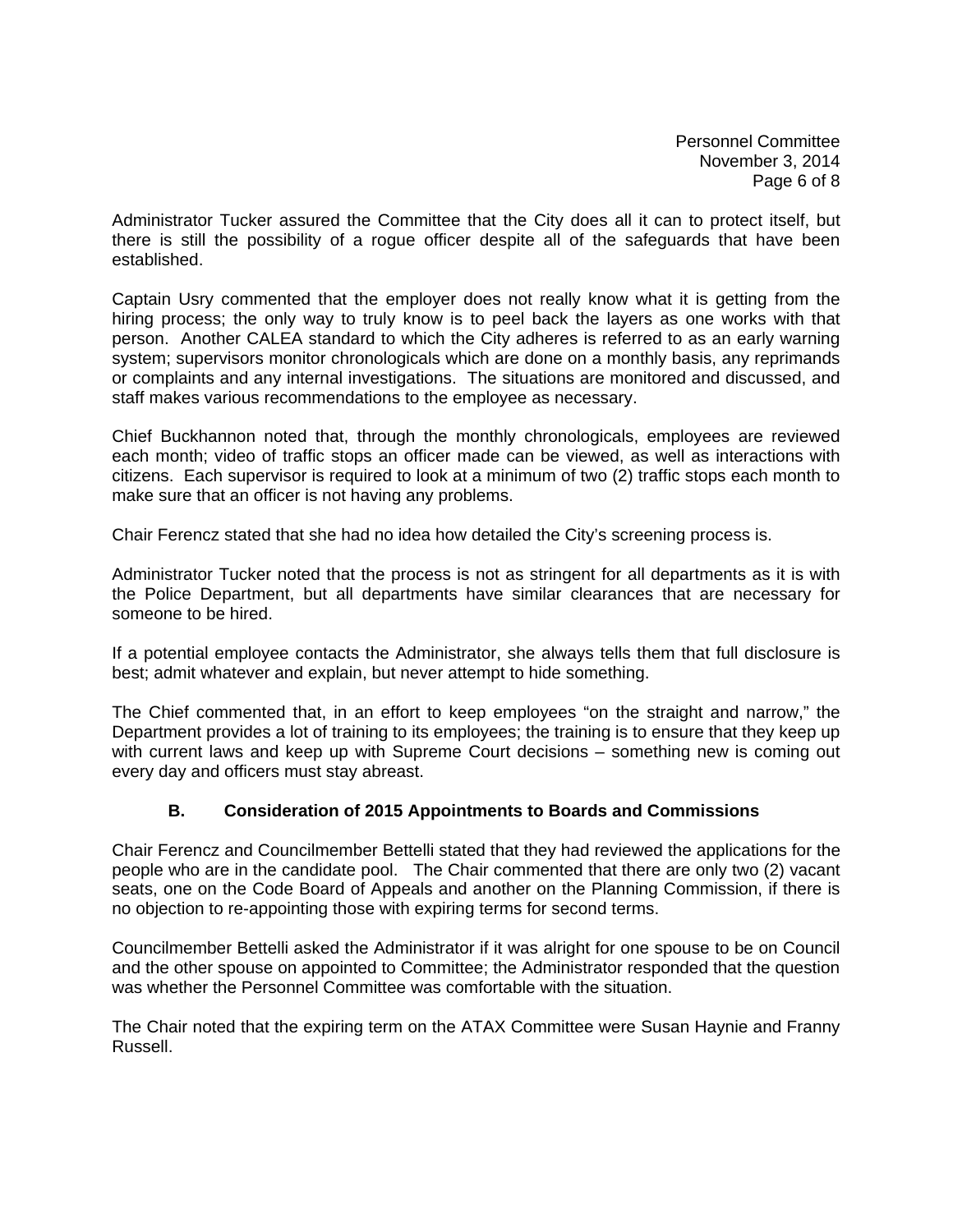Personnel Committee November 5, 2014 Page 7 of 8

### **MOTION: Councilmember Bettelli moved to re-appoint Susan Haynie and Franny Russell to the ATAX Committee; Councilmember Harrington seconded and the motion PASSED UNANIMOUSLY.**

Chair Ferencz reminded the Committee that Pete Doherty had only recently been appointed to the Board of Zoning Appeals (BOZA); Councilmember Harrington commented that Mr. Doherty really wanted to be a member of the Planning Commission.

The Chair recommended that the Committee move on and address BOZA later.

On the Code Board of Appeals, there is one (1) vacant seat and one (1) member whose term is expiring, Bob Abel.

Administrator Tucker stated that Bob Abel could be re-appointed if that was the will of the Committee; she also explained that the Code Board of Appeals only meets when necessary and meetings are infrequent.

Councilmember Bettelli commented that the state requires that the City have this committee.

**MOTION: Councilmember Bettelli moved to re-appoint Bob Abel to the Code Board of Appeals; Councilmember Harrington seconded and the motion PASSED UNANIMOUSLY.** 

 **MOTION: Councilmember Bettelli moved to appoint Buzzy Bramble to the Code Board of Appeals; Councilmember Harrington seconded and the motion PASSED UNANIMOUSLY.** 

 **MOTION: Councilmember Harrington moved to appoint Vincent DiGangi to the Planning Commission; Chair Ferencz seconded and the motion PASSED UNANIMOUSLY.** 

 **MOTION: Councilmember Harrington moved to re-appoint Bill Mills to the Planning Commission; Councilmember Bettelli seconded and the motion PASSED UNANIMOUSLY.** 

 **MOTION: Councilmember Bettelli moved to re-appoint Bev Ballow to the Planning Commission; Councilmember Harrington seconded and the motion PASSED UNANIMOUSLY.** 

Councilmember Ferencz recused herself from the discussions relative to re-appointing her husband Rick Ferencz to the Planning Commission.

**MOTION: Councilmember Bettelli moved to re-appoint Rick Ferencz to the Planning Commission; Councilmember Harrington seconded and the motion PASSED UNANIMOUSLY.**